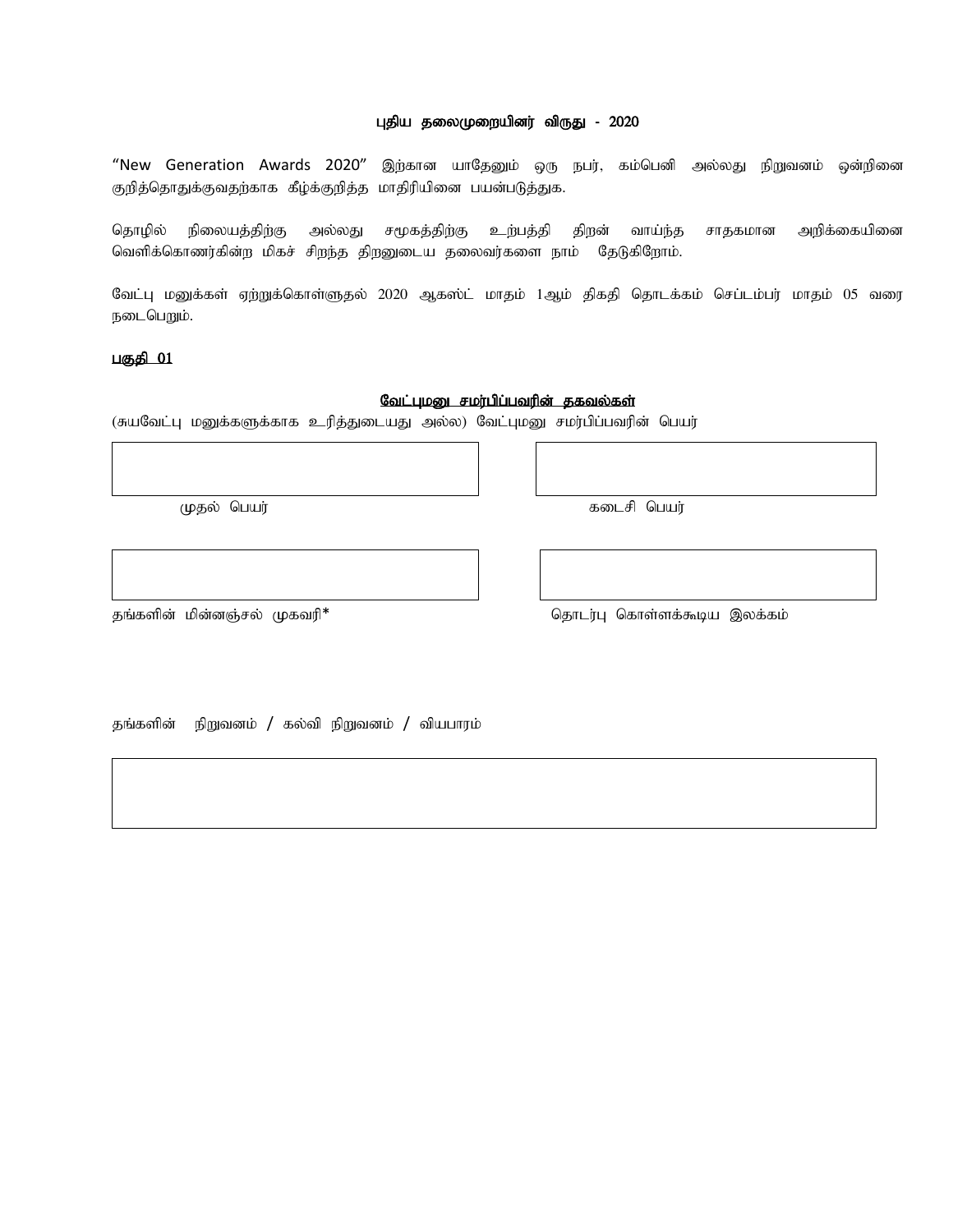# பகுதி 11

|                                     | பொதுவாக பயன்படுத்தப்படும் பெயர் -                       |             |  |
|-------------------------------------|---------------------------------------------------------|-------------|--|
|                                     |                                                         |             |  |
| முதல் பெயர்                         |                                                         | கடைசி பெயர் |  |
|                                     |                                                         |             |  |
| ஆண்                                 | பெண்                                                    | வேறு        |  |
|                                     |                                                         |             |  |
|                                     | தொடர்பு கொள்ளக்கூடிய தொலைபேசி இலக்கம்:-                 |             |  |
|                                     |                                                         |             |  |
|                                     |                                                         |             |  |
|                                     | வீடு - ……………………………………………… கையடக்கம் - …………………………………………… |             |  |
|                                     |                                                         |             |  |
|                                     |                                                         |             |  |
|                                     |                                                         |             |  |
|                                     | தேர்ந்தெடுக்கப்பட்ட விருதுகள் -                         |             |  |
|                                     | கல்வி - ஆண்டின் சிறந்த பாடசாலை மாணவர் தலைவர             |             |  |
|                                     |                                                         |             |  |
|                                     | விளையாட்டு                                              |             |  |
|                                     |                                                         |             |  |
|                                     | இளம் ஊடக வழிகாட்டுனா்                                   |             |  |
|                                     | இளம் ஊடகவியலாளர்                                        |             |  |
|                                     | இளைஞர் நட்பு சமூக ஊடக வலையமைப்பு                        |             |  |
| 1.<br>2.<br>3. ஊடகம்<br>4. விவசாயம் |                                                         |             |  |
|                                     | ஆண்டின் இளம் உற்பத்தித் திறன் விவசாய விருது             |             |  |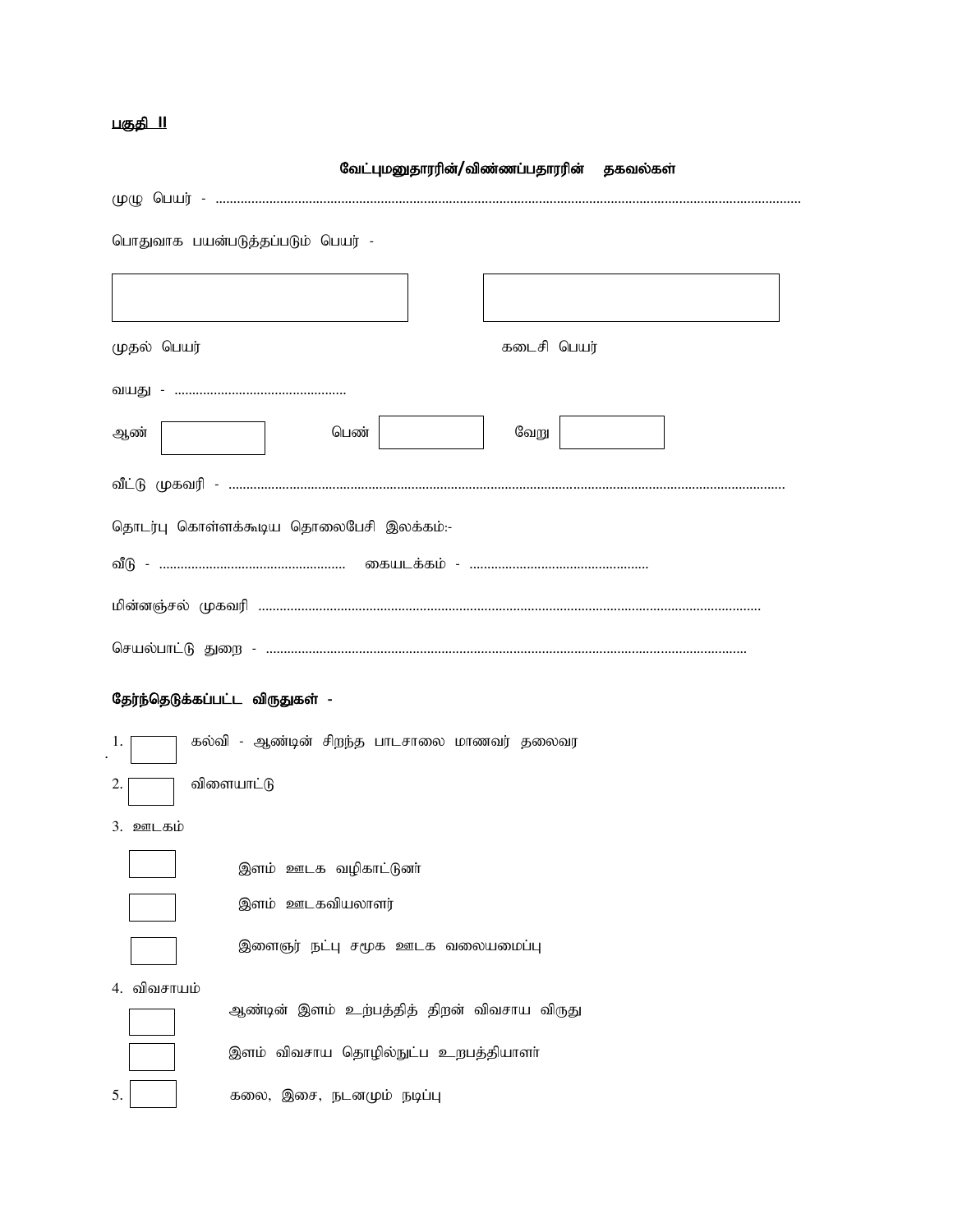

தெரிவு செய்யப்படும் பிரிவுக்கு உள்ளடக்குவதற்கான காரணத்தை விபரிக்கவும். இந்த பிரிவுக்கான மத்தியஸ்தம் வழங்கும் தேர்வளவுகளில் கவனம் செலுத்தி தங்களின் பதில்களை வழங்கவும். (250 சொற்களுக்கு மேற்படாது இருக்க வேண்டும்)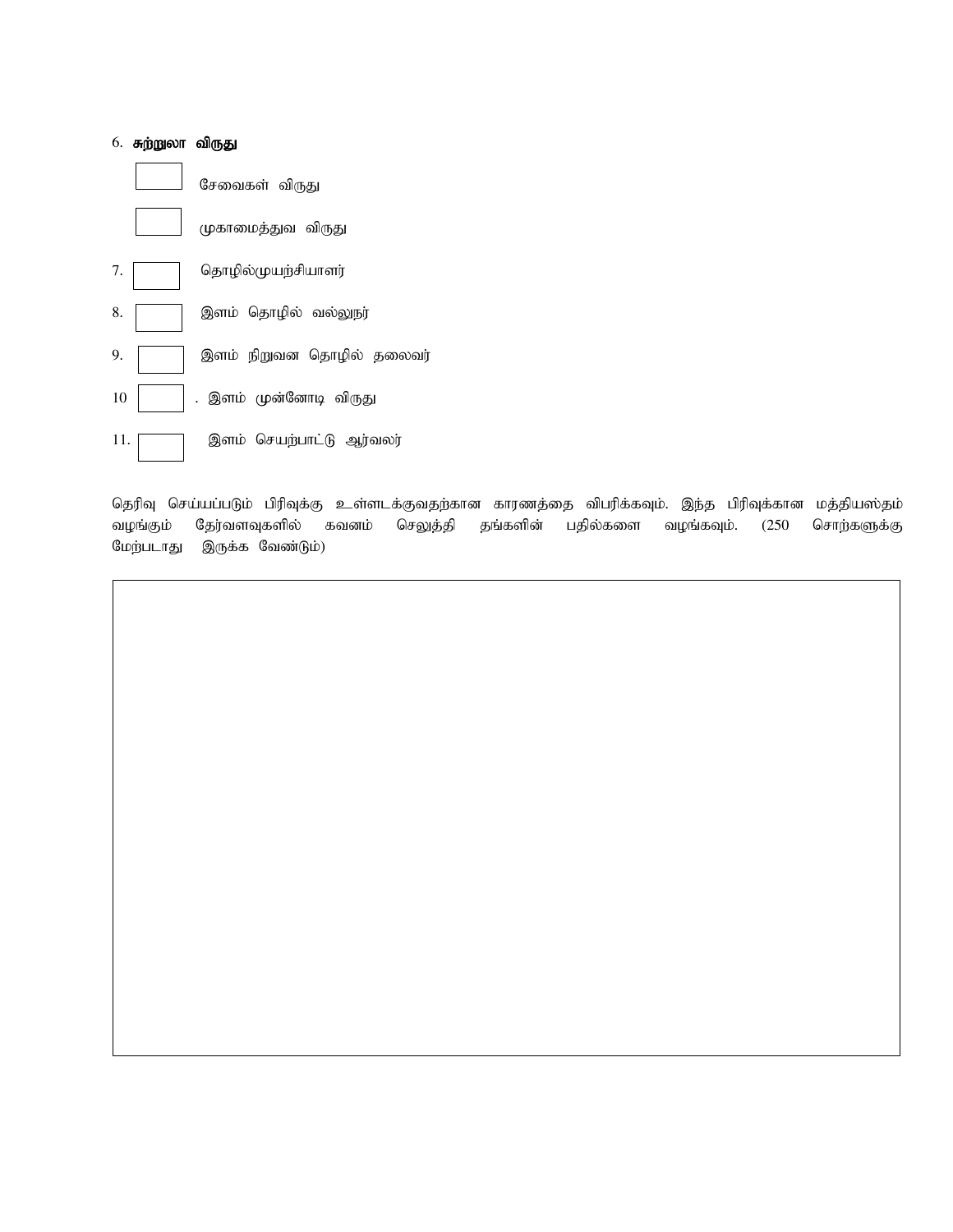தயவு செய்து தங்களின் பங்களிப்பினை தெளிவுபடுத்துவதற்கு உதாரணம் வழங்குக. (250 சொற்களுக்கு மேற்படாது இருத்தல் வேண்டும்)

மத்தியஸ்தம் வழங்குபவர்கள் கவனிக்க வேண்டிய, இப்பிரிவுக்குரிய எவ்வாறானதொருவகையில் அல்லது எதிர்கால திட்டம் அல்லது விருத்தி செய்யக்கூடியது என்பவை தொடர்பில் கவனிக்கவும் (250 சொற்களுக்கு மேற்படாது இருத்தல் வேண்டும்)

இந்த விருதினை வெற்றி பெறுவதன் மூலம் தங்களிடம் ஏற்படும் மாற்றங்கள் என்ன? (250 சொற்களுக்கு மேற்படாது இருத்தல் வேண்டும்)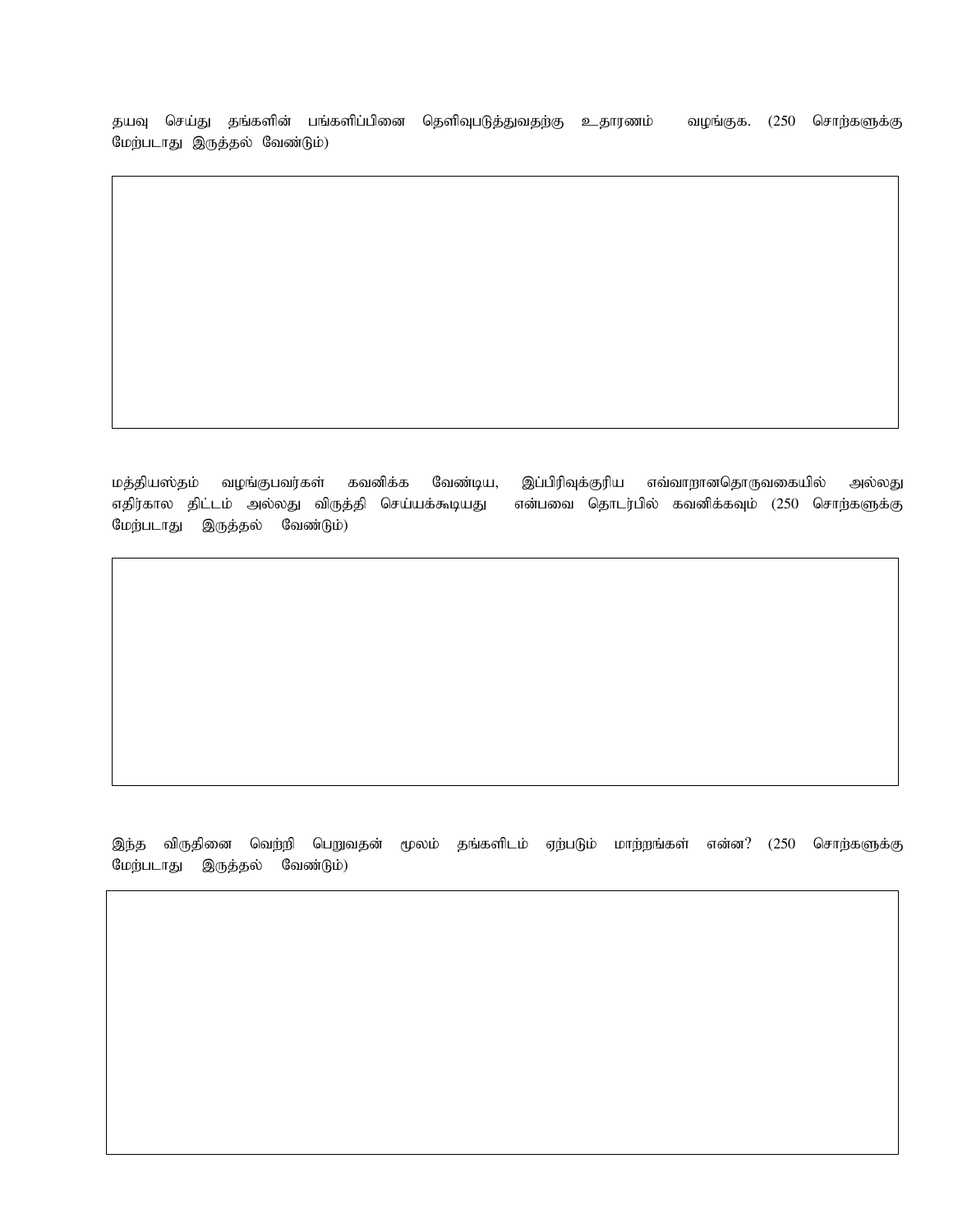நீங்கள் சமூகத்திற்கு பங்களிப்பு செய்வது எவ்வாறு / அங்கத்தவா் ஒருவா் என்ற வகையில் தங்களின் பணி பொறுப்பினை தெளிவுபடுத்துக. (250 சொற்களுக்கு மேற்படாது இருத்தல் வேண்டும்)

ஏதேனும் ஒரு வகையில் தாங்கள் இவ்விருதினை பெற்றுக்கொண்டால் விருது வழங்கல் விழாவின் போது தங்களின் வெற்றி தொடர்பில் அறிமுகம் செய்வதற்கு விருப்பமான விதத்தினை கீழ் குறிப்பிடுக. (விருது வழங்கும் போது அறிவிப்பாளரின் குறிப்பாக இது பயன்படுத்தபடும் என்பதை தயவான கவனத்திற்கு கொண்டு வருகிறேன்)

கீழே உள்ளவற்றை தெரிவு செய்து அனுப்பவும்

தேர்வளவுகள் மற்றும் செயற்பாடுகள் தொடர்பில் எனக்கு விளக்கம் உள்ளத்துடன் இதற்காக முன்மொழிவதனை ஏற்றுக்கொள்கிறேன். நவம்பர் 24ஆம் திகதி கொழும்பு ஷாங்க்ரி-லா ஹோட்டலில் நடைபெறும் விருது வழங்கும் விழாவிற்கு சமூகம் அளிக்க முடியும் எனவும் இதற்கான பிரசார நடவடிக்கைகளில் பங்கு்பற்றுவதற்கு முடியும் என்பதையும் அறியத்தருகிறேன்.



பாஸ்போர்ட் அளவிலான எனது புகைப்படம் இணைக்கப்பட்டுள்ளது.

எனது பிறப்புச் சான்றிதழ் பத்திரம் இத்துடன் இணைக்கப்பட்டுள்ளது.

இவ்விருதினை நான் சிலவேளையில் வெற்றிக்கொள்வேன் ஆயின், Youth WIMஇல் WIM அங்கத்தவராவதற்கு விருப்பம் கொள்கிறேன்.

.......................................................... ......................................................

பங்குபற்றுவதற்கான ஒழுங்கு விதிகளை நான் வாசித்து புரிந்துகொண்டு இணங்கியுள்ளேன்.

பெயர் முறைம் முறையில் முறையில் முறையில் முறையில் முறையில் முறையில் முறையில் முறையில் முறையில் முறையில் முறையில